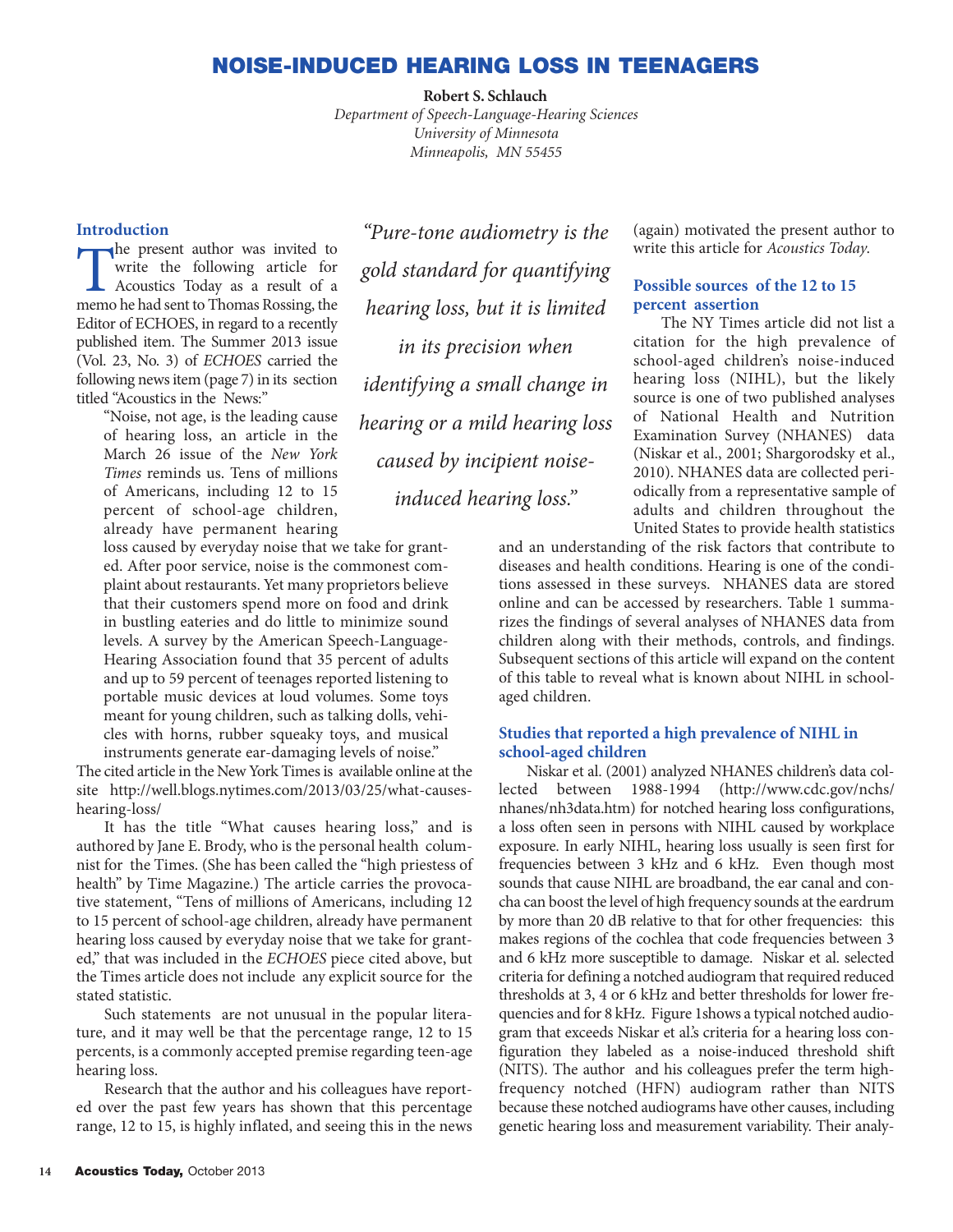**Table 1**. A summary of studies that estimated school-age hearing loss using national survey data. Percentages in Niskar et al. (2001) and Shargarodsky et al. (2010) represent an estimate of prevalence in the United States; Percentages in Schlauch and Carney (2011,2012) represent the percentage of the sample.

| Study                                | <b>NHANES</b> data                                                                                                    | Selection Criteria                                                                                                                                                                                                             | Method                                                                                                                                         | Findings                                                                                                                                                                                                                                                                                                                                                                                                                   |
|--------------------------------------|-----------------------------------------------------------------------------------------------------------------------|--------------------------------------------------------------------------------------------------------------------------------------------------------------------------------------------------------------------------------|------------------------------------------------------------------------------------------------------------------------------------------------|----------------------------------------------------------------------------------------------------------------------------------------------------------------------------------------------------------------------------------------------------------------------------------------------------------------------------------------------------------------------------------------------------------------------------|
| Niskar et al.<br>(2001)              | 1988-1994<br>$(N = 5249)$<br>ages 6-19                                                                                | Required normal middle-ear<br>function, complete audiometric<br>data, and no ear drainage at the<br>time of the test                                                                                                           | Counted audiograms with<br>high-frequency notches<br>(HFNs)                                                                                    | 12.5% of children had HFNs,<br>consistent with NIHL                                                                                                                                                                                                                                                                                                                                                                        |
| Schlauch and<br>Carney (2011)        | 1988-1994<br>$(N = 5089)$<br>ages 6-19<br>+ simulation                                                                | Required normal middle ear<br>function, complete audiometric<br>data and no ear drainage at the<br>time of the test                                                                                                            | Computer simulations of<br>"flat" audiograms used to<br>estimate false-positive HFNs                                                           | 7 -10% of simulated children had<br>HFN audiograms (depending on the<br>assumptions) compared with 7.7% of<br>children aged 6-11 and 14.9% of<br>children aged 12-19                                                                                                                                                                                                                                                       |
| Schlauch and<br><b>Carney</b> (2012) | 1988-1994<br>N= 134, ages 6-<br>11; $N=175$ ages<br>$12 - 19$                                                         | Required normal middle ear<br>function, complete audiometric<br>data and no ear drainage at the<br>time of the test                                                                                                            | Each child tested twice<br>and audiograms a<br>veraged before applying<br>notch criteria                                                       | No notches observed in the young<br>group $(6-11)$ ; 6.3% of children in the<br>older group (12-19) had HFNs<br>Averaging audiograms improves<br>precision (reduces false positive<br>identification of NIHL)                                                                                                                                                                                                              |
| Shargadrodsky<br>et al. (2010)       | $(N = 1951)$<br>ages 12-19                                                                                            | Children with incomplete<br>audiometric data, ear pain,<br>and cochlear implants were<br>excluded                                                                                                                              | Calculated pure tone averages<br>to identify low-frequency and<br>high-frequency (HF) hearing<br>loss (average threshold $> 15$<br>$dB$ HL $)$ | 1 in 5 teens have hearing loss;<br>16.4% have HF hearing loss                                                                                                                                                                                                                                                                                                                                                              |
| Schlauch and<br><b>Carney</b> (2012) | 1988-1994 &<br>2005-2006<br>Ages 6-19 (all<br>of the children<br>from both<br>cohorts of<br><b>NHANES</b><br>studies) | Examined selected (excluded<br>children with possible middle<br>and external ear problems,<br>earaches and impacted ear wax)<br>and unselected (criteria<br>identical to those of<br>Shargardsky et al.) groups of<br>children | Estimated the percentage of<br>children with HF and low<br>frequency hearing loss using<br>Shargorodsky et al's criteria                       | 6% of selected (otologically normal)<br>teens (NHANES 2005-2006) found to<br>have HF hearing loss (with no low-<br>frequency component)<br>18% of a group of children 6-8, who<br>have no risk factors for NIHL, have<br>HF hearing loss, even after excluding<br>children with abnormal middle-ear<br>function<br>15 dB HL is too low of a pass-fail<br>criterion for boundary between<br>normal hearing and hearing loss |

sis found that 12.5% of children 6-19 years old had HFNs. Children were divided into two age groups, 6-11 year olds and 12-19 year olds, and the prevalence rate of these notched audiograms was 8.5% and 15.5% in the younger and older children, respectively.

Shargorodsky et al. (2010) analyzed a more recent sample of NHANES data collected between 2005-2006  $(http://www.cdc.gov/nchs/nhanes/nhanes2005-$ 2006/nhanes05\_06.htm) for 12-19 year olds and replicated Niskar et al.'s finding of a high percentage of notched audiograms. They also reported the prevalence of high-frequency hearing loss (average thresholds for 3, 4, 6 and 8 kHz) – a new metric - and found that that between 1988-1994 and 2005-2006 this prevalence increased in teens. Shargorodsky et al. found that 1 in 5 teens in the more recent sample of NHANES data have hearing loss. They suggested that the higher prevalence of hearing loss in the more recent survey could be a result of noise exposure related to the use of personal stereo devices, such as

iPods. They urged caution in the interpretation of their data because they could not establish causality with their methods nor did they rule out conductive hearing loss.

Despite Shargorodsky et al.'s cautions, following publication of their study newspaper headlines and television broadcasts around the United States led with the news that 1 in 5 teens has hearing loss and that the loss may be linked to exposure from personal stereo devices. A Google search of "1 in 5 teens" and "hearing loss" found 12,900 results, nearly all of which are related to Shargorodsky et al.'s study. This 20% prevalence figure is higher than the 12-15% cited by the NY Times article summarized in *ECHOES*. These percentages could be related to the percentage of notched audiograms found in the earlier study by Niskar et al. At the time my article was submitted to *Acoustics Today* (August, 2013), a CDC website (http://www.cdc.gov/healthyyouth/noise/index.htm) claims that 12.5% of school-age children have NIHL. The CDC cites Niskar et al. (2001) for this statistic.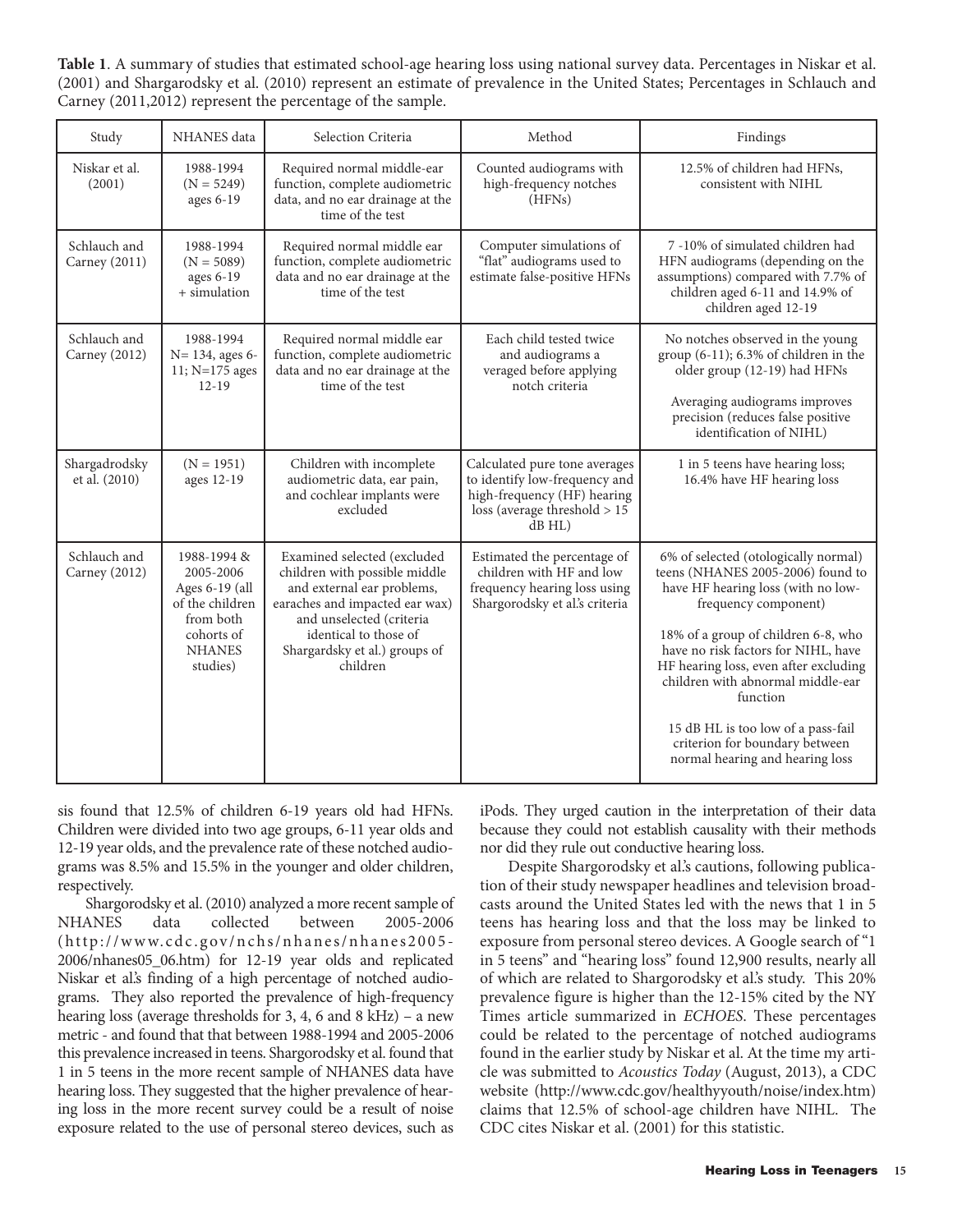

*Figure 1. An audiogram with a high-frequency notch typical of a person with hearing loss caused by exposure to intense sound. Niskar et al. labeled an audiogram as notched if it met all of the following criteria: 1) thresholds at both 0.5 kHz and 1.0 kHz of 15 dB HL or better; 2) the poorest threshold at 3.0, 4.0 or 6.0 kHz at least 15 dB higher (poorer) than the poorer threshold at 0.5 or 1 kHz; 3) the threshold at 8 kHz had to be 10 dB or more lower than the poorest threshold at 3.0, 4.0 or 6.0 kHz.* 

## **Computer simulations to estimate the percentage of false-positive notched audiograms**

My colleagues and I (Schlauch and Carney, 2011,2012; Jin et al., 2013) arrived at a different conclusion about the prevalence of NIHL in teens by using a variety of techniques, including computer simulation. Schlauch and Carney (2011) used Monte Carlo methods to derive an estimate of the "false positive rate" for high-frequency notched (HFN) audiograms by considering limits in the precision of pure tone audiometry. The simulation procedure is shown in Figure 2. For purposes of simulating audiograms, children were assumed to have flat audiograms (i.e., equal dB HL values at each frequency in Figure 1) with thresholds within the normal range (less than 15 dB HL). A "measured" threshold was obtained from a continuous sampling distribution centered on the actual threshold that considered the variability of threshold measurement (a 5-dB standard deviation). These measured values were then discretized because audiometric thresholds are measured in discrete, 5-dB steps. Next, Niskar et al.'s rule for a notched audiogram was applied to the result for each simulated person's audiogram. Our simulated population sample size matched the more than 1000 persons in the NHANES survey. Using this approach, we found that roughly 10% of the simulated audiograms had HFNs. This is consistent with a10% false-positive rate. The audiograms in Figure 3 represent a sample of ones obtained from our simulation that were found to have HFNs meeting Niskar et al.'s criteria.

#### **Retesting Thresholds to Improve Accuracy**

There is additional evidence that the high-frequency notches found in the NHANES data represent false positive findings for NIHL. Schlauch and Carney (2012) found a subsample of about 10% of the NHANES child participants from 1988-1994 that were retested a short time after the first test. The first test of this subsample was representative of the overall sample in its percentage of HFNs. The second test showed a much smaller percentage of notches, perhaps because the

audiometry was done more carefully. Further, when the thresholds from the first test and the retest were averaged, none of the 134, 6-11 year old children had HFNs. By contrast, the analysis of averaged audiograms yielded 6.3% HFNs in the 175, 12-19 year old children, a drop from 16% found for the first test. This finding demonstrates that audiometry is improved by making multiple measurements of threshold. It also shows that the teen group had more HFNs after averaging audiograms than did the younger group. Does this mean that the teens are more likely to have NIHL than the younger group? That is a possibility but we also found that the younger group consistently showed higher thresholds for 8 kHz than the teens. Higher thresholds at 8 kHz in the younger group make it less likely that a notch will be observed because the criteria for a HFN require better thresholds at 8 kHz than at 3, 4 or 6 kHz. That is, the right side of the notch is defined by a better threshold at 8 kHz than for 3, 4 or 6 kHz. The cause of the higher thresholds at 8 kHz in the younger group is unknown.

# **Excluding children from the sample with hearing loss unrelated to NIHL**

Carney (2012) also addressed Shargorodsky et al.'s finding that 1 in 5 teens have hearing loss. Shargorodsky et al. selected 15 dB HL as the cut off between "normal hearing" and "mild hearing loss." Normal hearing is a range of levels rather than a single level. Zero dB HL defines average normal hearing at a particular frequency, and these norms are based on data obtained using very carefully administered audiometry from a group of highly motivated participants selected to be otologically normal.



*Figure 2. The computer simulation procedure used by Schlauch and Carney (2011) to estimate the likelihood of spurious, high-frequency notched audiograms due to measurement variability. The input to the simulation was a flat audiogram with equal thresholds at each frequency. The standard deviation of threshold was assumed to be 5 dB at each frequency.*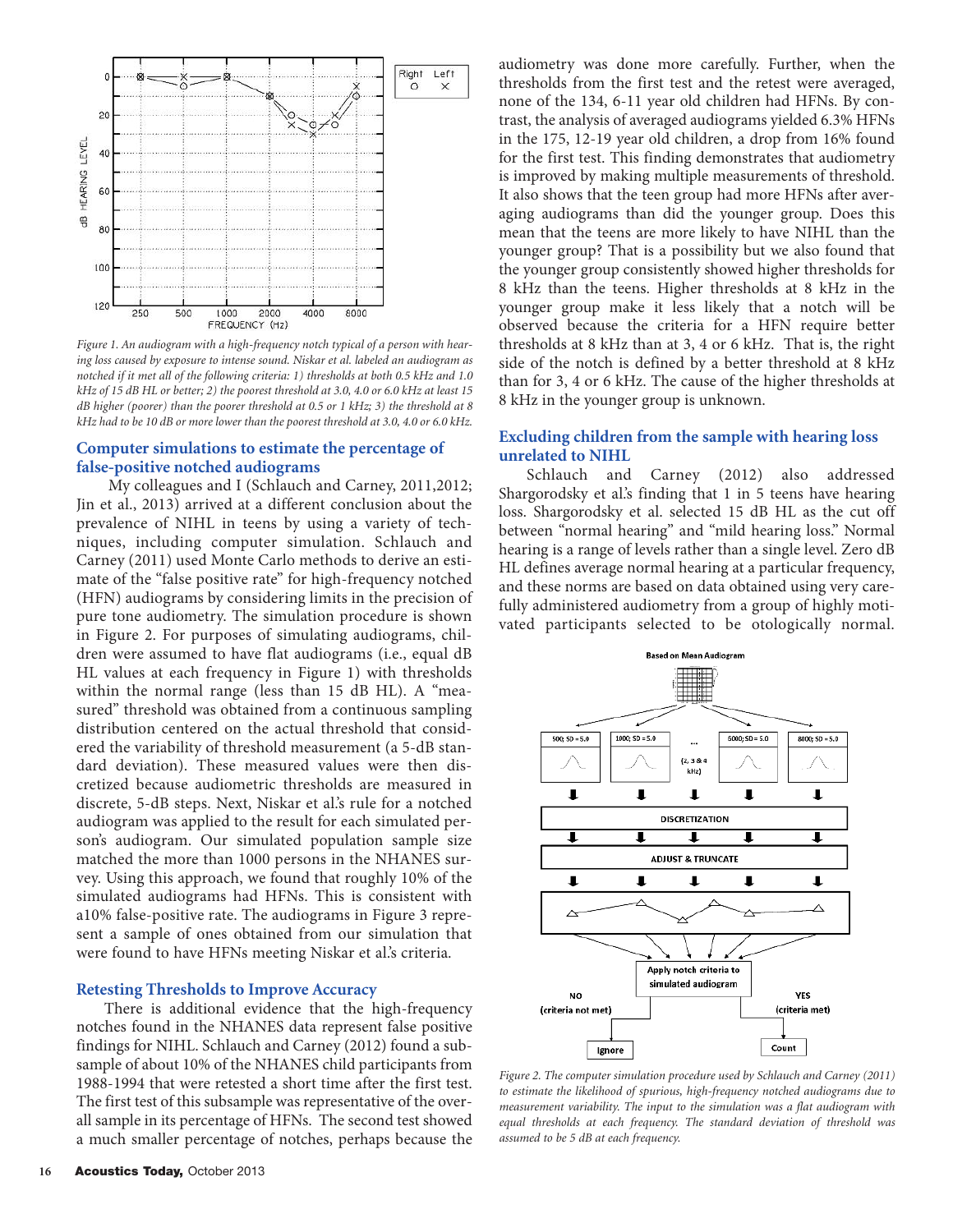Shargorodsky et al used an unselected sample of the NHANES data for their analysis and these survey data were not collected with the same rigor as the laboratory methods used to define the reference values for dB HL (Schlauch and Carney, 2012). In Shargorodsky et al.'s cohort, children with conditions that are known to elevate thresholds, such as abnormal middle-ear function (such as with otitis media) or impacted earwax, were not excluded from their analysis. At the time the NHANES audiograms were collected, participants' middle ear function was assessed and otoscopy was performed. Schlauch and Carney (2012) performed an independent analysis of the NHANES 2005-2006 data (the same data that Shargorodsky et al. used in their study) and excluded persons who had abnormal middle-ear function, abnormal otoscopy, or any other factor that could have affected thresholds that is unrelated to NIHL. We found that only 6% of 12-19 year old children had high-frequency losses (with no low-frequency component).

## **Selecting the boundary (cut off) between "normal hearing" and "hearing loss"**

Another concern with Shargorodsky et al.'s analysis is the cut off for normal hearing. An examination of the audiograms from the selected group in our analysis of the NHANES teens judged to be otologically normal showed that their average thresholds were between 5 and 10 dB HL at each frequency rather than 0 dB HL, the expected value.



*Figure 3. Examples of simulated, flat audiograms labeled as having high-frequency notches using criteria proposed by Niskar et al. (2001). These deviations from a flat a audiogram represent "false positive" notches that reflect variability caused by the imprecision of pure tone audiometry. For illustration purposes, the mean value for the flat audiogram that was the input to the simulation was fixed at either 0 dB HL or 7.5 dB HL rather than drawn from a normal distribution* 

Given these elevated average thresholds in the otologically normal group and the known variability of pure-tone audiometry, 15 dB HL is too low a cut-off to define the boundary between normal hearing and hearing loss. This is particu-